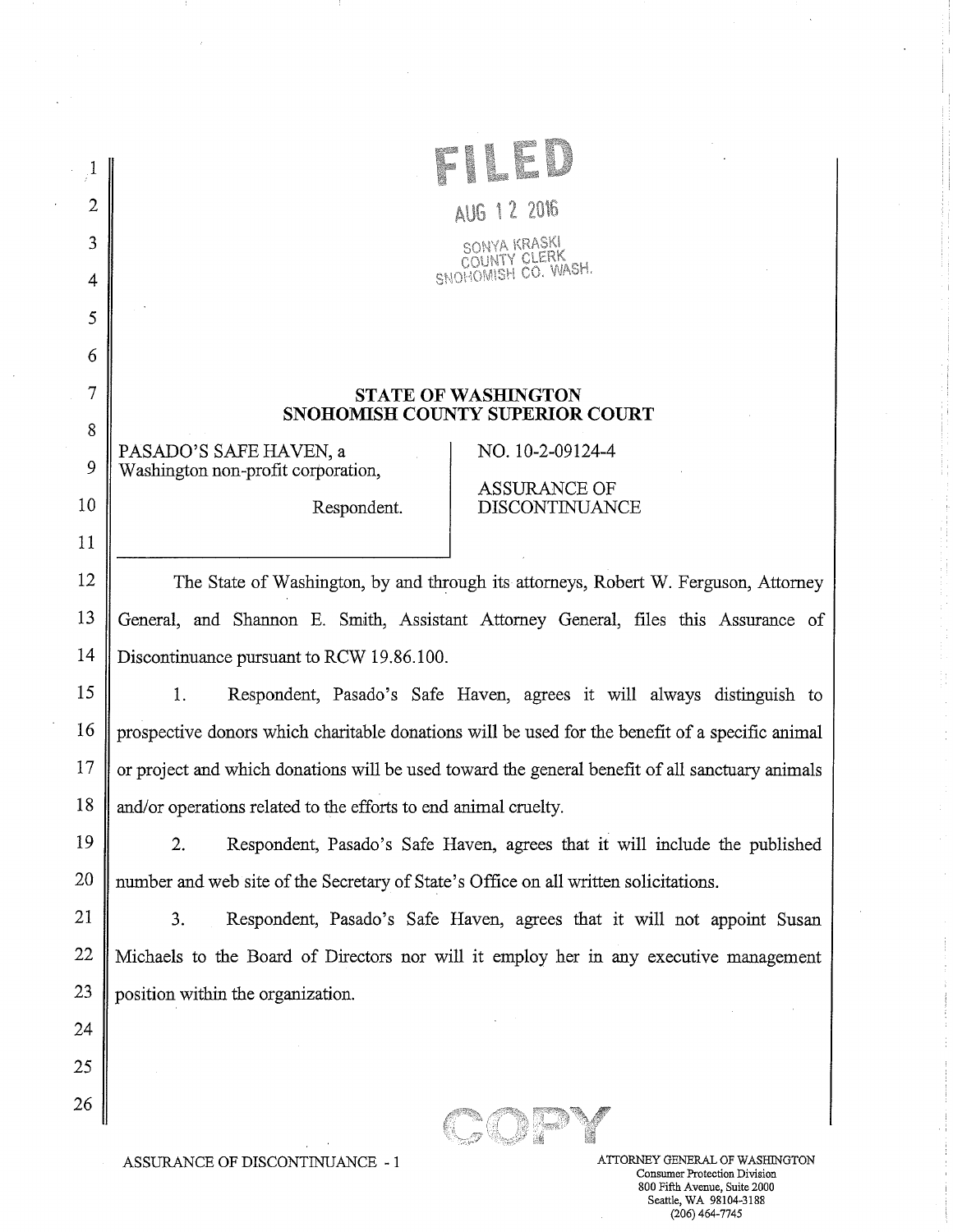4. This agreement does not constitute, and shall not be construed as, an admission of wrongdoing or violation of the Consumer Protection Act, RCW 19.86, or the Charitable Solicitations Act, RCW 19.09. 1 2 3

4

5

6

7

8

9

10

11

12

13

14

15

16

18

19

20

21

22

23

24

25

26

5. Proof of failure to comply with this Assurance of Discontinuance shall be *prima facie* evidence of violations of RCW 19.86.020 that the Attorney General may enforce pursuant to RCW 19.86.080.

6. Under no circumstances shall this Assurance of Discontinuance or the name of the State of Washington, the Office of the Attorney General, the Washington Secretary of State, or any of its employees or representatives be used by the Respondent or by its officers, employees, representatives, or agents to suggest that the State, the Office of the Attorney General, or the Secretary of State have approved or endorsed Respondent's activities.

7. The Parties agree to vacate the Consent Decree entered in this matter on November 5, 2010, as contemplated by Paragraph 5.3 of the Consent Decree. The Parties will vacate the Consent Decree with a Stipulated Order that will be filed separately.

8. Nothing in this Assurance of Discontinuance shall be construed so as to limit or bar any other person or entity from pursuing any legal remedies against the Respondent.

APPROVED IN OPEN COURT THIS day of , 2016.

17

ROBERT W. FERGUSON Attorney General

Assistant Attorney General Attorneys for State of Washington PASADO'S SAFE HAVEN

## JUDGE/COURT COMMISSIONER

Presented by: Agreed to, Approved for Entry, Notice of Presentation Waived:

K&L GATES PHILIP M. GUESS, WSBA #26765 **SHANNON SMITH, WSBA #19077** Counsel for Respondent Pasado's Safe Haven

By its authorized representative:

Position in Organization:  $\epsilon \times \epsilon$   $\alpha + \lambda \epsilon$ .

ASSURANCE OF DISCONTINUANCE - 2 ATTORNEY GENERAL OF WASHINGTON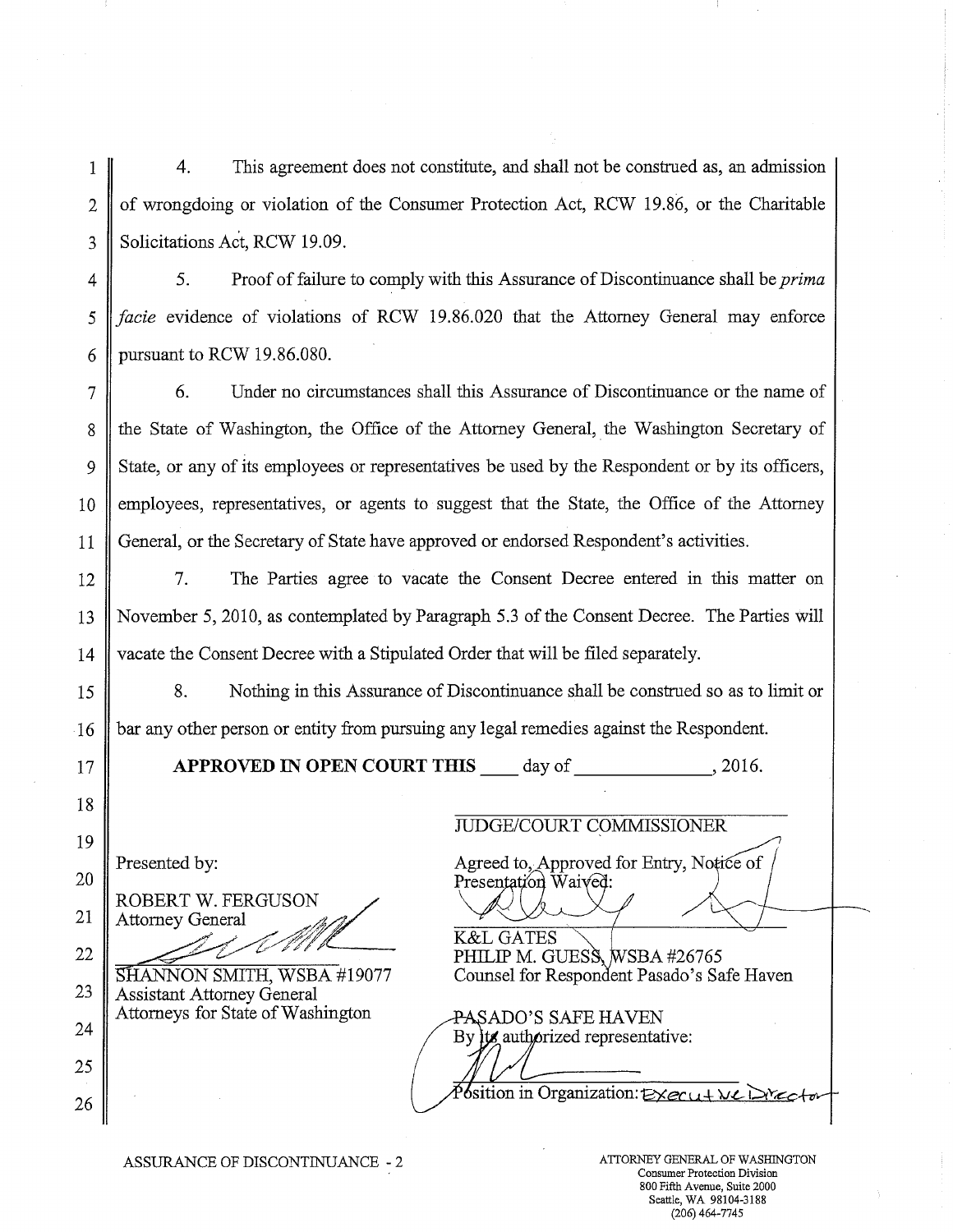|                                                                                                                                                                                                                                       |                                                                                    | FILED                                                                |  |
|---------------------------------------------------------------------------------------------------------------------------------------------------------------------------------------------------------------------------------------|------------------------------------------------------------------------------------|----------------------------------------------------------------------|--|
|                                                                                                                                                                                                                                       | $10 - 2 - 09124 - 4$<br>0R<br>Order<br>518028                                      | 2016 AUG 12 PM 12: 50                                                |  |
| $\overline{2}$                                                                                                                                                                                                                        |                                                                                    | SONYA KRASKI                                                         |  |
| 3                                                                                                                                                                                                                                     |                                                                                    | COUNTY CLERK<br>SNOHOMISH CO. WASH                                   |  |
| 4                                                                                                                                                                                                                                     |                                                                                    |                                                                      |  |
| 5<br>6                                                                                                                                                                                                                                |                                                                                    |                                                                      |  |
| 7                                                                                                                                                                                                                                     | <b>STATE OF WASHINGTON</b><br>SNOHOMISH COUNTY SUPERIOR COURT                      |                                                                      |  |
| 8                                                                                                                                                                                                                                     |                                                                                    |                                                                      |  |
| 9                                                                                                                                                                                                                                     | PASADO'S SAFE HAVEN, a Washington                                                  | NO. 10-2-09124-4                                                     |  |
| 10                                                                                                                                                                                                                                    | non-profit corporation,                                                            | ORDER APPROVING ENTRY OF                                             |  |
| 11                                                                                                                                                                                                                                    | Respondent                                                                         | ASSURANCE OF DISCONTINUANCE                                          |  |
| 12                                                                                                                                                                                                                                    | The Court hereby approves the attached Assurance of Discontinuance pursuant to RCW |                                                                      |  |
| 13                                                                                                                                                                                                                                    | 19.86.100 and orders its entry into the Court's record.                            |                                                                      |  |
| 14                                                                                                                                                                                                                                    | Approved on this $\qquad \qquad$ day AUG 11 2016<br>2016.<br>wuduit                |                                                                      |  |
| 15<br>16                                                                                                                                                                                                                              |                                                                                    |                                                                      |  |
| 17                                                                                                                                                                                                                                    | Presented By:                                                                      | Agreed to, Approved for Entry, and<br>Notice of Presentation Waived: |  |
| 18                                                                                                                                                                                                                                    | <b>ROBERT W. FERGUSON</b><br><b>Attorney General</b>                               |                                                                      |  |
| 19                                                                                                                                                                                                                                    |                                                                                    |                                                                      |  |
| 20                                                                                                                                                                                                                                    | SHANNON E. SMITH, WSBA #19077<br><b>Assistant Attorney General</b>                 | <b>K&amp;L GATES</b>                                                 |  |
| 21                                                                                                                                                                                                                                    | Attorneys for State of Washington                                                  | PHILIP M. GUESS, WSBA #26765<br>Counsel for Respondent Pasado's Safe |  |
| 22                                                                                                                                                                                                                                    |                                                                                    | Haven                                                                |  |
| 23                                                                                                                                                                                                                                    |                                                                                    |                                                                      |  |
| 24                                                                                                                                                                                                                                    |                                                                                    |                                                                      |  |
| 25<br>26                                                                                                                                                                                                                              |                                                                                    |                                                                      |  |
|                                                                                                                                                                                                                                       |                                                                                    |                                                                      |  |
| ORDER APPROVING ENTRY OF<br>ATTORNEY GENERAL OF WASHINGTON<br><b>Consumer Protection Division</b><br><b>ASSURANCE OF DISCONTINUANCE - 1</b><br>800 Fifth Avenue, Suite 2000<br>Seattle, WA 98104-3188<br>ORIGINAL<br>$(206)$ 464-7745 |                                                                                    |                                                                      |  |

 $\hat{\boldsymbol{\beta}}$ 

 $\frac{1}{2}$ 

 $\mathcal{H}_{\text{max}}$  .

 $\mathbb{R}^2$ 

 $\frac{1}{\sqrt{2\pi}}\int_{0}^{\frac{1}{2}}\frac{1}{\sqrt{2\pi}}\left( \frac{1}{2\pi}\right) \left( \frac{1}{2\pi}\right) \frac{1}{2\pi} \int_{0}^{\frac{1}{2}}\frac{1}{\sqrt{2\pi}}\left( \frac{1}{2\pi}\right) \frac{1}{2\pi} \int_{0}^{\frac{1}{2}}\frac{1}{\sqrt{2\pi}}\left( \frac{1}{2\pi}\right) \frac{1}{2\pi} \int_{0}^{\frac{1}{2}}\frac{1}{\sqrt{2\pi}}\left( \frac{1}{2\pi}\right) \frac{1}{2\pi} \int$ 

 $\ddot{\phantom{a}}$ 

Ex parte

 $\frac{1}{2}$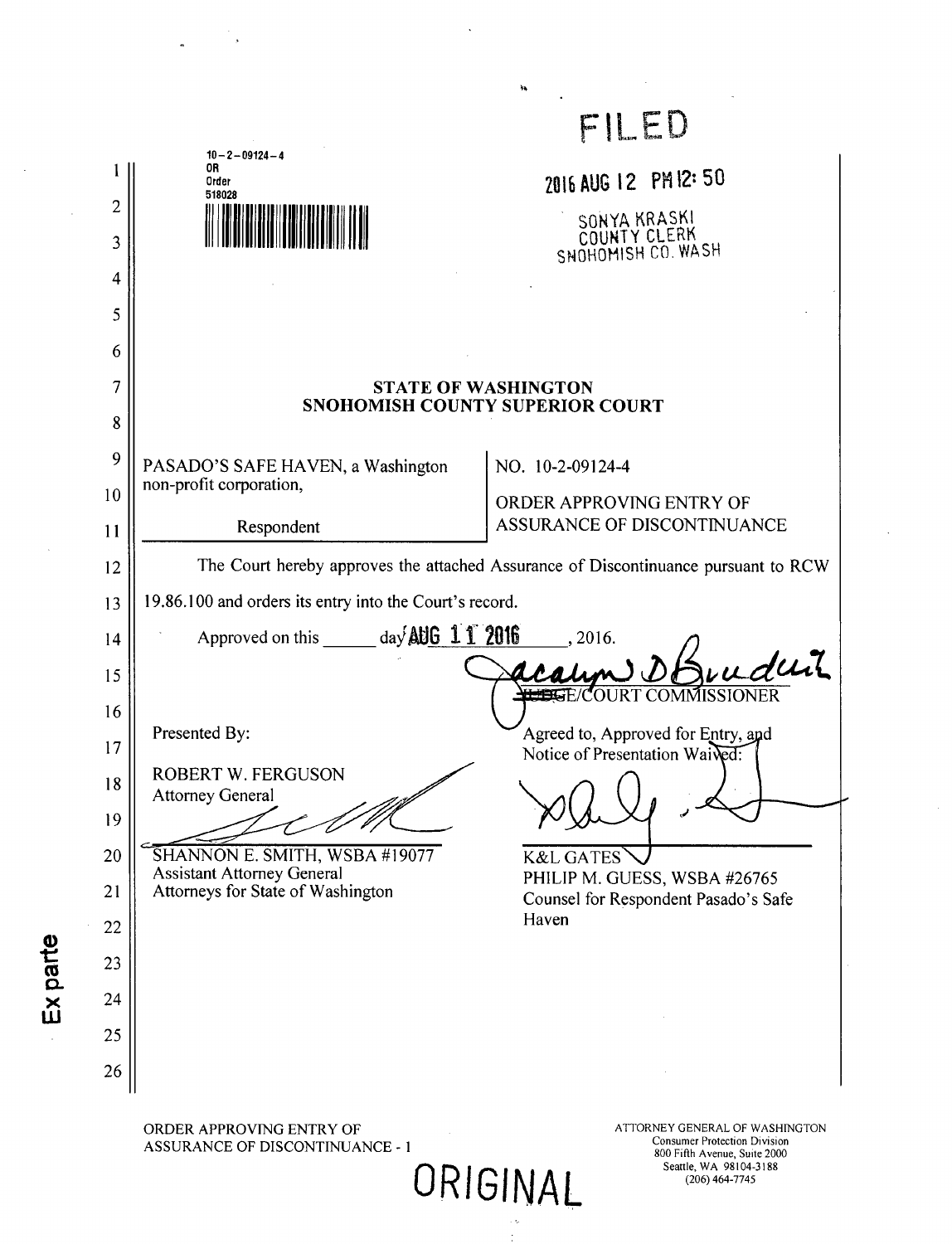| 1                                                                                                                                                                              | FILED                                                                                           |                                                                                       |  |
|--------------------------------------------------------------------------------------------------------------------------------------------------------------------------------|-------------------------------------------------------------------------------------------------|---------------------------------------------------------------------------------------|--|
| 2                                                                                                                                                                              | 2016 AUG 12 PM 12:50                                                                            |                                                                                       |  |
| 3                                                                                                                                                                              | SONYA KRASKI                                                                                    |                                                                                       |  |
| 4                                                                                                                                                                              | COUNTY CLERK<br>SNOHOMISH CO. WASH                                                              |                                                                                       |  |
| 5                                                                                                                                                                              |                                                                                                 |                                                                                       |  |
| 6                                                                                                                                                                              |                                                                                                 |                                                                                       |  |
| 7                                                                                                                                                                              | <b>STATE OF WASHINGTON</b>                                                                      |                                                                                       |  |
| 8                                                                                                                                                                              |                                                                                                 | SNOHOMISH COUNTY SUPERIOR COURT                                                       |  |
| 9                                                                                                                                                                              | PASADO'S SAFE HAVEN, a<br>Washington non-profit corporation,                                    | NO. 10-2-09124-4                                                                      |  |
| 10                                                                                                                                                                             | Respondent.                                                                                     | <b>ASSURANCE OF</b><br><b>DISCONTINUANCE</b>                                          |  |
| 11                                                                                                                                                                             |                                                                                                 |                                                                                       |  |
| 12                                                                                                                                                                             | The State of Washington, by and through its attorneys, Robert W. Ferguson, Attorney             |                                                                                       |  |
| 13                                                                                                                                                                             | General, and Shannon E. Smith, Assistant Attorney General, files this Assurance of              |                                                                                       |  |
| 14                                                                                                                                                                             | Discontinuance pursuant to RCW 19.86.100.                                                       |                                                                                       |  |
| 15                                                                                                                                                                             | 1.<br>Respondent, Pasado's Safe Haven, agrees it will always distinguish to                     |                                                                                       |  |
| 16                                                                                                                                                                             | prospective donors which charitable donations will be used for the benefit of a specific animal |                                                                                       |  |
| 17                                                                                                                                                                             | or project and which donations will be used toward the general benefit of all sanctuary animals |                                                                                       |  |
| 18                                                                                                                                                                             | and/or operations related to the efforts to end animal cruelty.                                 |                                                                                       |  |
| 19                                                                                                                                                                             | 2.                                                                                              | Respondent, Pasado's Safe Haven, agrees that it will include the published            |  |
| 20                                                                                                                                                                             | number and web site of the Secretary of State's Office on all written solicitations.            |                                                                                       |  |
| 21                                                                                                                                                                             | 3.<br>Respondent, Pasado's Safe Haven, agrees that it will not appoint Susan                    |                                                                                       |  |
| 22                                                                                                                                                                             |                                                                                                 | Michaels to the Board of Directors nor will it employ her in any executive management |  |
| 23                                                                                                                                                                             | position within the organization.                                                               |                                                                                       |  |
| 24                                                                                                                                                                             |                                                                                                 |                                                                                       |  |
| 25                                                                                                                                                                             |                                                                                                 |                                                                                       |  |
| 26                                                                                                                                                                             |                                                                                                 |                                                                                       |  |
| ASSURANCE OF DISCONTINUANCE - 1<br>ATTORNEY GENERAL OF WASHINGTON<br>ORIGINAL<br><b>Consumer Protection Division</b><br>800 Fifth Avenue, Suite 2000<br>Seattle, WA 98104-3188 |                                                                                                 |                                                                                       |  |

 $\bar{z}$ 

 $\tilde{A}$  , where  $\tilde{A}$ 

, p

 $\bar{z}$ 

 $\sim$ 

EVET GENERAL OF WASHING<br>Consumer Protection Division<br>800 Fifth Avenue, Suite 2000<br>Seattle, WA 98104-3188<br>(206) 464-7745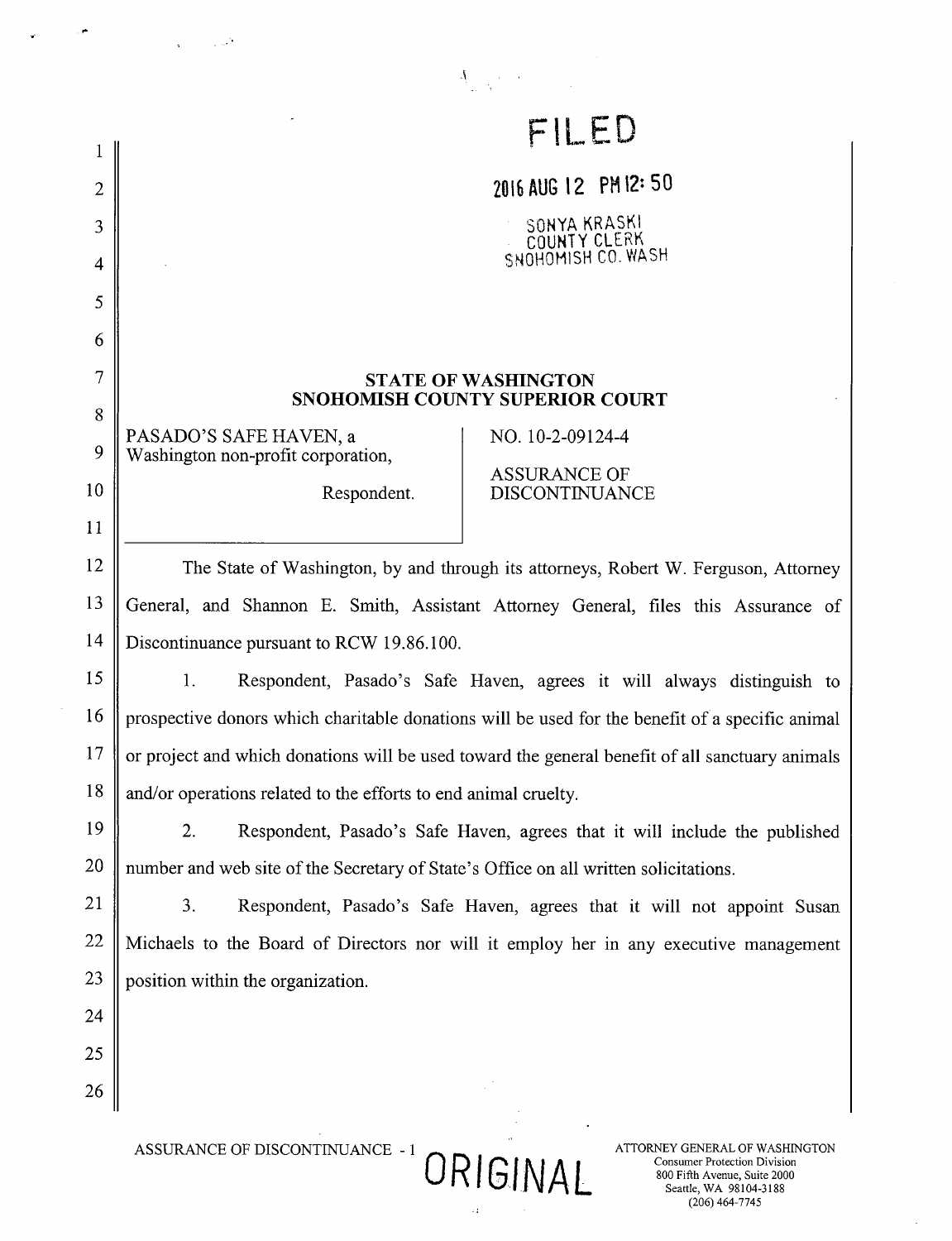$\overline{4}$ .  $\mathbf{1}$ This agreement does not constitute, and shall not be construed as, an admission  $\overline{2}$ of wrongdoing or violation of the Consumer Protection Act, RCW 19.86, or the Charitable 3 Solicitations Act, RCW 19.09.

 $\mathcal{L}$ Proof of failure to comply with this Assurance of Discontinuance shall be *prima*  $\overline{4}$ facie evidence of violations of RCW 19.86.020 that the Attorney General may enforce 5 pursuant to RCW 19.86.080. 6

 $\overline{7}$ 6. Under no circumstances shall this Assurance of Discontinuance or the name of the State of Washington, the Office of the Attorney General, the Washington Secretary of 8 State, or any of its employees or representatives be used by the Respondent or by its officers, 9 employees, representatives, or agents to suggest that the State, the Office of the Attorney 10 General, or the Secretary of State have approved or endorsed Respondent's activities. 11

12 7. The Parties agree to vacate the Consent Decree entered in this matter on November 5, 2010, as contemplated by Paragraph 5.3 of the Consent Decree. The Parties will 13 14 vacate the Consent Decree with a Stipulated Order that will be filed separately.

8. Nothing in this Assurance of Discontinuance shall be construed so as to limit or 15 bar any other person or entity from pursuing any legal remedies against the Respondent. 16

APPROVED IN OPEN COURT THIS day of .2016.

Presented by:

 $17$ 

18

19

20

21

22

23

24

25

26

**ROBERT W. FERGUSON Attorney General** 

 $\sim$   $\sim$ 

SHANNON SMITH, WSBA #19077 **Assistant Attorney General** Attorneys for State of Washington

Presentation Waived: **K&L GATES** PHILIP M. GUESS WSBA #26765 Counsel for Respondent Pasado's Safe Haven

**JUDGE/COURT COMMISSIONER** 

Agreed to, Approved for Entry, Notice of

<del>PA</del>SADO'S SAFE HAVEN By its authorized representative:  $\delta$ sition in Organization: Executive Drector

ASSURANCE OF DISCONTINUANCE - 2

ATTORNEY GENERAL OF WASHINGTON **Consumer Protection Division** 800 Fifth Avenue, Suite 2000 Seattle, WA 98104-3188  $(206) 464 - 7745$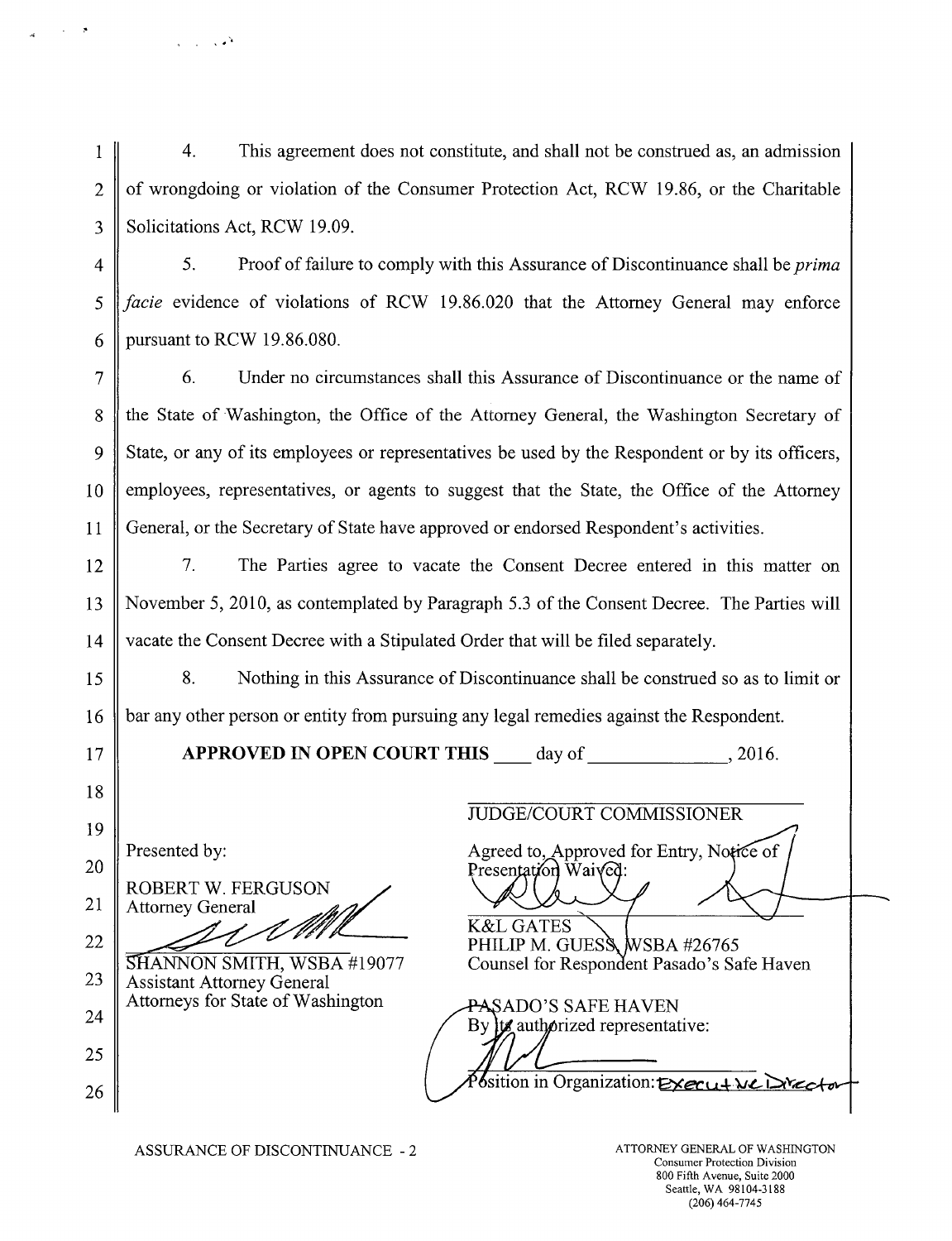| $\overline{2}$ |                                                                                                |                                                                 |  |
|----------------|------------------------------------------------------------------------------------------------|-----------------------------------------------------------------|--|
| 3              | AUG 1 2 2016                                                                                   |                                                                 |  |
| 4              | SONYA KRASKI                                                                                   |                                                                 |  |
| 5              |                                                                                                | NTY GLERK<br>SNOHOMISH CO. WASH.                                |  |
| 6              |                                                                                                |                                                                 |  |
| 7              | <b>STATE OF WASHINGTON</b><br>SNOHOMISH COUNTY SUPERIOR COURT                                  |                                                                 |  |
| 8              | PASADO'S SAFE HAVEN, a Washington                                                              | NO. 10-2-09124-4                                                |  |
| 9              | non-profit corporation,                                                                        | PETITION FOR ORDER APPROVING                                    |  |
| 10             | Respondent.                                                                                    | ASSURANCE OF DISCONTINUANCE<br>PURSUANT RCW 19.86.100           |  |
| 11<br>12       | COMES NOW, State of Washington, by and through its attorneys, Robert W. Ferguson,              |                                                                 |  |
| 13             | Attorney General and Shannon Smith, Assistant Attorney General and petitions this Court for an |                                                                 |  |
| 14             | Order approving the attached Assurance of Discontinuance. This petition is made pursuant to    |                                                                 |  |
| 15             | RCW 19.86.100, which authorizes the Attorney General to accept an Assurance of                 |                                                                 |  |
| 16             | Discontinuance in the enforcement of the Consumer Protection Act. A proposed order is          |                                                                 |  |
| 17             | enclosed.                                                                                      |                                                                 |  |
| 18             | DATED this $2\frac{9}{7}$ day of July, 2016.                                                   |                                                                 |  |
| 19             |                                                                                                |                                                                 |  |
| 20             |                                                                                                | ROBERT W. FERGUSON<br><b>Attorney General</b>                   |  |
| 21             |                                                                                                |                                                                 |  |
| 22             |                                                                                                |                                                                 |  |
| 23             |                                                                                                | SHANNON SMITH, WSBA #19077<br><b>Assistant Attorney General</b> |  |
| 24             |                                                                                                | Attorneys for State of Washington                               |  |
| 25             |                                                                                                |                                                                 |  |
| 26             |                                                                                                |                                                                 |  |
|                |                                                                                                |                                                                 |  |
|                |                                                                                                |                                                                 |  |

 $\sim$   $\sim$ 

 $\sim$ 

PETITION FOR ORDER APPROVING ASSURANCE OF DISCONTINUANCE-1 OFFICE OF THE ATTORNEY GENERAL 800 5'" Avenue, Suite 2000 Seattle, WA 98104-3188

 $\label{eq:2.1} \frac{d\mathbf{r}}{dt} = \frac{1}{2} \left( \frac{d\mathbf{r}}{dt} + \frac{d\mathbf{r}}{dt} \right)$ 

 $\label{eq:2.1} \mathcal{L}_{\text{max}}(\mathcal{L}_{\text{max}}) = \mathcal{L}_{\text{max}}(\mathcal{L}_{\text{max}}) \cdot \mathbf{S}^2$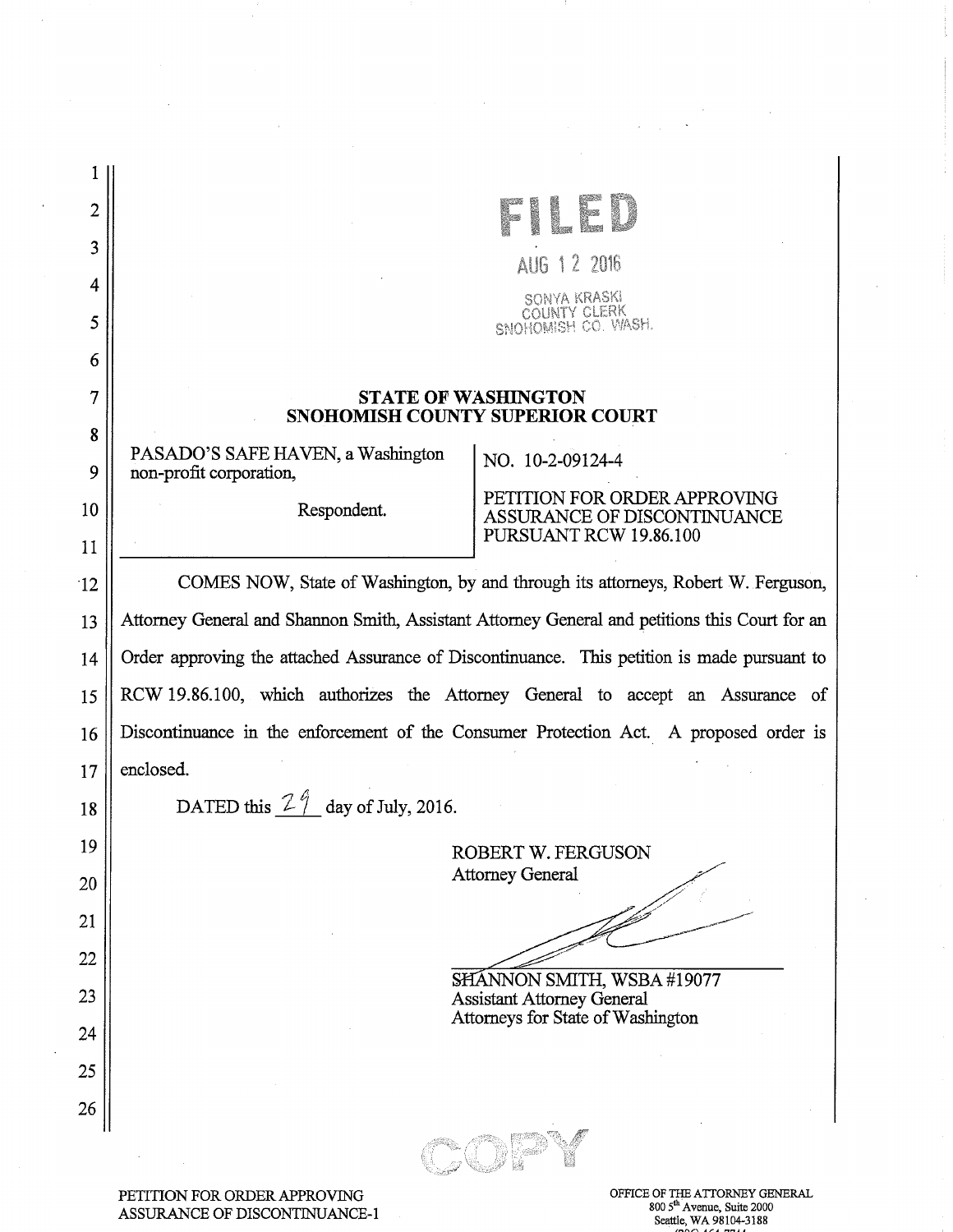|                |                                                                                              | FILED                                                                     |  |
|----------------|----------------------------------------------------------------------------------------------|---------------------------------------------------------------------------|--|
|                |                                                                                              | 2016 AUG 12 PM 12: 50                                                     |  |
| $\overline{c}$ |                                                                                              | SONYA KRASKI                                                              |  |
| 3              | $10 - 2 - 09124 - 4$<br><b>ORV</b>                                                           | COUNTY CLERK<br>SNOHOMISH CO. WASH                                        |  |
| 4              | Order Vacating<br>518011                                                                     |                                                                           |  |
| 5<br>6         |                                                                                              |                                                                           |  |
| 7              |                                                                                              |                                                                           |  |
| 8              | <b>STATE OF WASHINGTON</b><br><b>SNOHOMISH COUNTY SUPERIOR COURT</b>                         |                                                                           |  |
| 9              | STATE OF WASHINGTON,                                                                         | NO. 10-2-09124-4                                                          |  |
| 10             | Plaintiff,                                                                                   | JOINT MOTION FOR STIPULATED<br>ORDER VACATING CONSENT                     |  |
| 11             | v.                                                                                           | DECREE AND STIPULATED<br>ORDER VACATING CONSENT                           |  |
| 12             |                                                                                              | <b>DECREE</b>                                                             |  |
| 13             | PASADO'S SAFE HAVEN, a<br>Washington non-profit corporation,                                 |                                                                           |  |
| 14             | Defendant.                                                                                   |                                                                           |  |
| 15             | The Parties jointly move the Court for entry of a Stipulated Order Vacating the Consent      |                                                                           |  |
| 16             | Decree entered in this matter on November 5, 2010.                                           |                                                                           |  |
| 17             | <b>INTRODUCTION</b><br>I.                                                                    |                                                                           |  |
| 18             | 1.1                                                                                          | Following an investigation, the Plaintiff State of Washington (State) and |  |
| 19             | Pasado's Safe Haven, a Washington non-profit corporation (Defendant), entered into a Consent |                                                                           |  |
| 20             | Decree to resolve the State's allegations that Defendant had violated the Charitable         |                                                                           |  |
| 21             | Solicitations Act, RCW 19.09, and the Consumer Protection Act, RCW 19.86. The Consent        |                                                                           |  |
| 22             | Decree does not constitute evidence or admission of any fact, issue, or violation of law by  |                                                                           |  |
| 23             | Defendant. The Consent Decree included 11 specific injunctions and an order that Defendants  |                                                                           |  |
| 24             | pay \$70,000 to the State for its costs in investigating and pursuing the action.            |                                                                           |  |
| 25             | 1.2<br>Defendant fully satisfied the monetary provisions of the Consent Decree.              |                                                                           |  |
| 26             |                                                                                              |                                                                           |  |
|                |                                                                                              |                                                                           |  |

ORIGINAL

 $\frac{\sqrt{3}}{2}$ 

STIPULATION AND STIPULATED ORDER TO VACATE CONSENT DECREE - 1

 $\alpha$ 

Ex parte

ATTORNEY GENERAL OF WASHINGTON From Protection Division<br>800 Fifth Avenue, Suite 2000<br>Seattle, WA 98104-3188<br>(206) 464-7745

 $\mathbf{I}_t$ 

 $\hat{\alpha}$  $\hat{\mathcal{L}}$  ,  $\omega_{\rm c}$ 

 $\bar{z}$ 

 $\delta\mathbf{y}$  ,  $\delta\mathbf{x}$  , and  $\delta\mathbf{x}$  ,  $\delta\mathbf{y}$  ,  $\delta\mathbf{y}$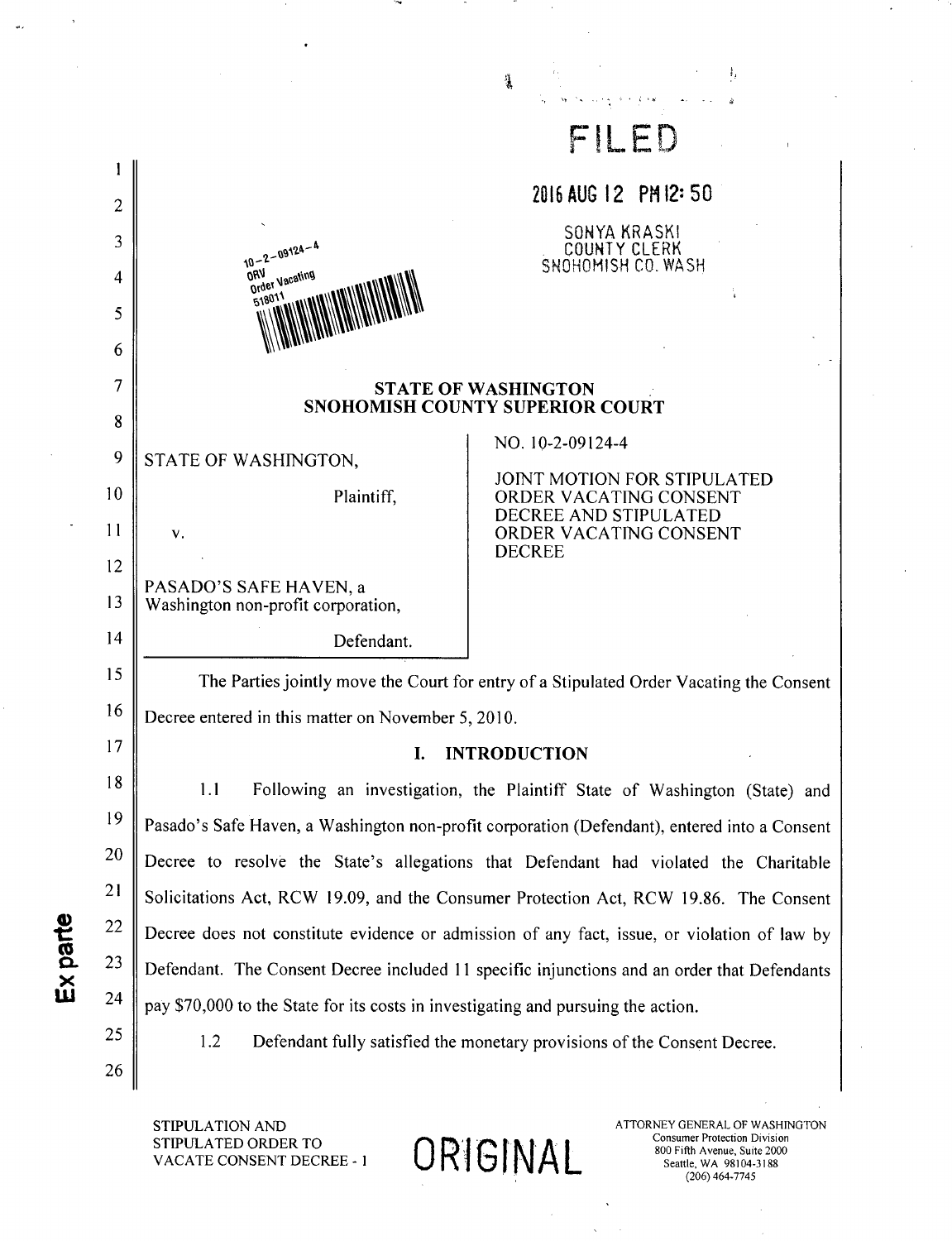$1.3$ Paragraph 5.3 of the Consent Decree provides that Defendant may petition the  $\mathbf{1}$  $\overline{2}$ Court for release from or modification of any requirement of the Consent Decree after three  $\overline{3}$ years of the issuance of the Consent Decree. It has been more than three years since the  $\overline{4}$ Consent Decree was entered with the Court.

5  $1.4$ Since the Consent Decree was entered, Defendant is under new executive 6 management and has a new Board of Directors.

 $\overline{7}$ 

## **STIPULATION AND MOTION II.**

 $2.1$  $\mathbf{8}$ The Parties stipulate that Defendant has complied with the injunctive provisions  $\mathbf Q$ of the Consent Decree.

 $2.2$  $10$ The Parties shall agree to an Assurance of Discontinuance pursuant to RCW  $11$ 19.86.100 in lieu of the injunctions set forth in Paragraphs 3.3.1 and 3.3.9 of the Consent Decree. The State does not contend that further Assurances from the Defendant are necessary 12 to protect the public interest. 13

 $2.3$ The Parties stipulate that nothing in this Joint Motion or Stipulation shall  $14$ prevent the Attorney General from investigating Defendant for future, potential violations of 15 the Charitable Solicitations Act or the Consumer Protection Act or taking enforcement action 16  $17$ against Defendant for potential, future violations.

22

23

24

25

26

 $^{\prime\prime}$ 

 $\mu$ 

 $\prime$ 

2.4 The Parties stipulate to, and move the Court to issue, the following order. Based on the foregoing, the Court hereby enters the following:

## III. **ORDER**

The Consent Decree entered on November 5, 2010, is hereby VACATED.

**STIPULATION AND** STIPULATED ORDER TO **VACATE CONSENT DECREE - 2** 

 $3.1$ 

ATTORNEY GENERAL OF WASHINGTON **Consumer Protection Division** 800 Fifth Avenue, Suite 2000 Seattle, WA 98104-3188  $(206)$  464-7745